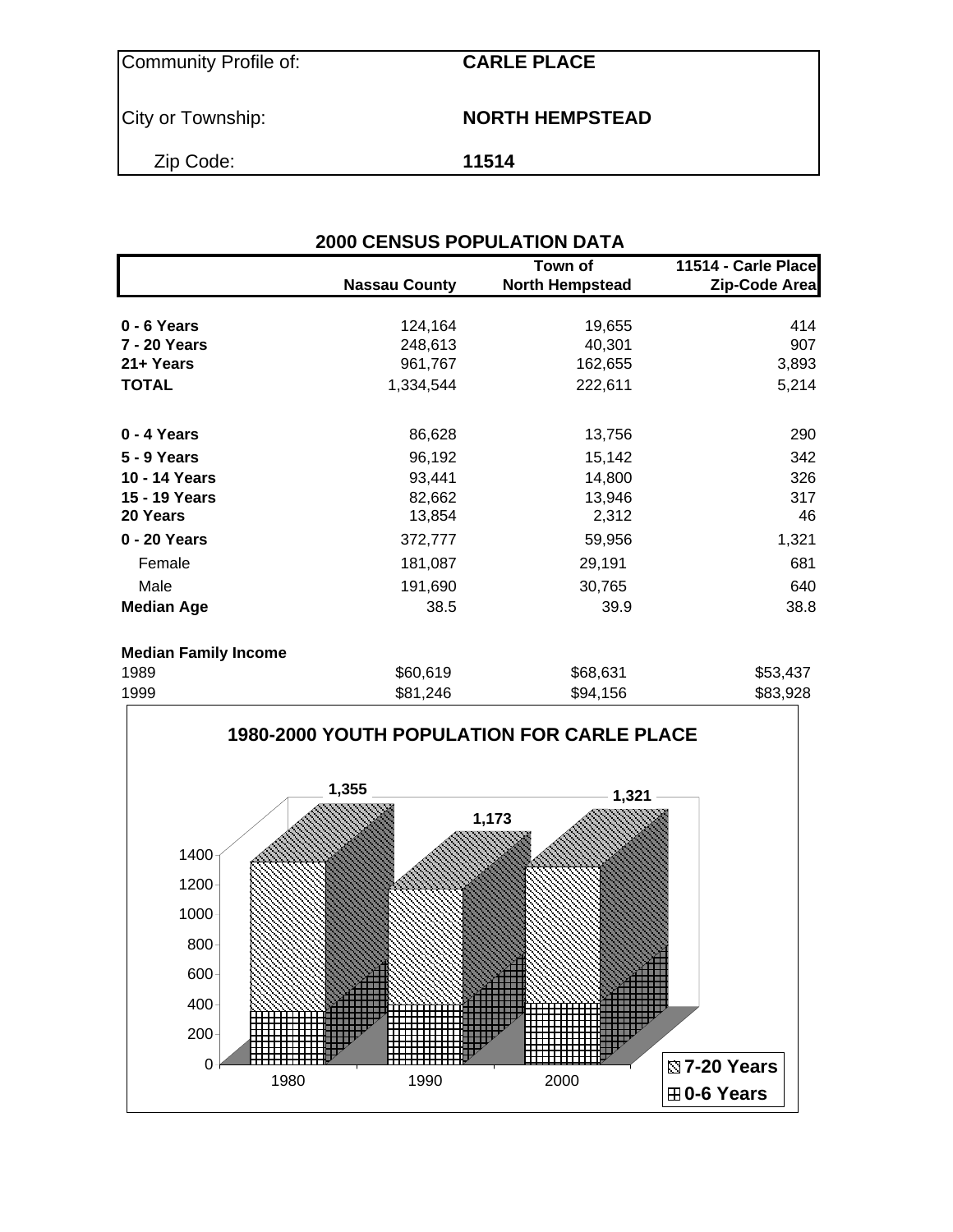|               | <b>Nassau County</b> | <b>Town of</b><br>North<br><b>Hempstead</b>                                | 11514 - Carle Place<br>Zip-Code Area |
|---------------|----------------------|----------------------------------------------------------------------------|--------------------------------------|
|               |                      |                                                                            |                                      |
| $0 - 6$ Years | 118,978              | 17,596                                                                     | 397                                  |
| 7 - 20 Years  | 231,792              | 36,149                                                                     | 986                                  |
| 21+ Years     | 978,505              | 162,384                                                                    | 3,971                                |
| <b>TOTAL</b>  | 1,329,275            | 216,129                                                                    | 5,354                                |
|               |                      |                                                                            |                                      |
| $0 - 4$ Years | 83,639               | 12,094                                                                     | 272                                  |
| $5 - 9$ Years | 90,106               | 15,703                                                                     | 327                                  |
| 10 - 14 Years | 82,042               | 11,594                                                                     | 334                                  |
| 15 - 19 Years | 79,040               | 11,882                                                                     | 386                                  |
| 20 Years      | 15,943               | 2,472                                                                      | 64                                   |
|               |                      |                                                                            |                                      |
| 0 - 20 Years  | 350,770              | 53,744                                                                     | 1,384                                |
|               |                      | 1990-2000 CARLE PLACE POPULATION PROJECTIONS<br><b>FOR FOUR AGE GROUPS</b> |                                      |
| 450           |                      |                                                                            |                                      |

## **2000 POPULATION PROJECTION DATA**

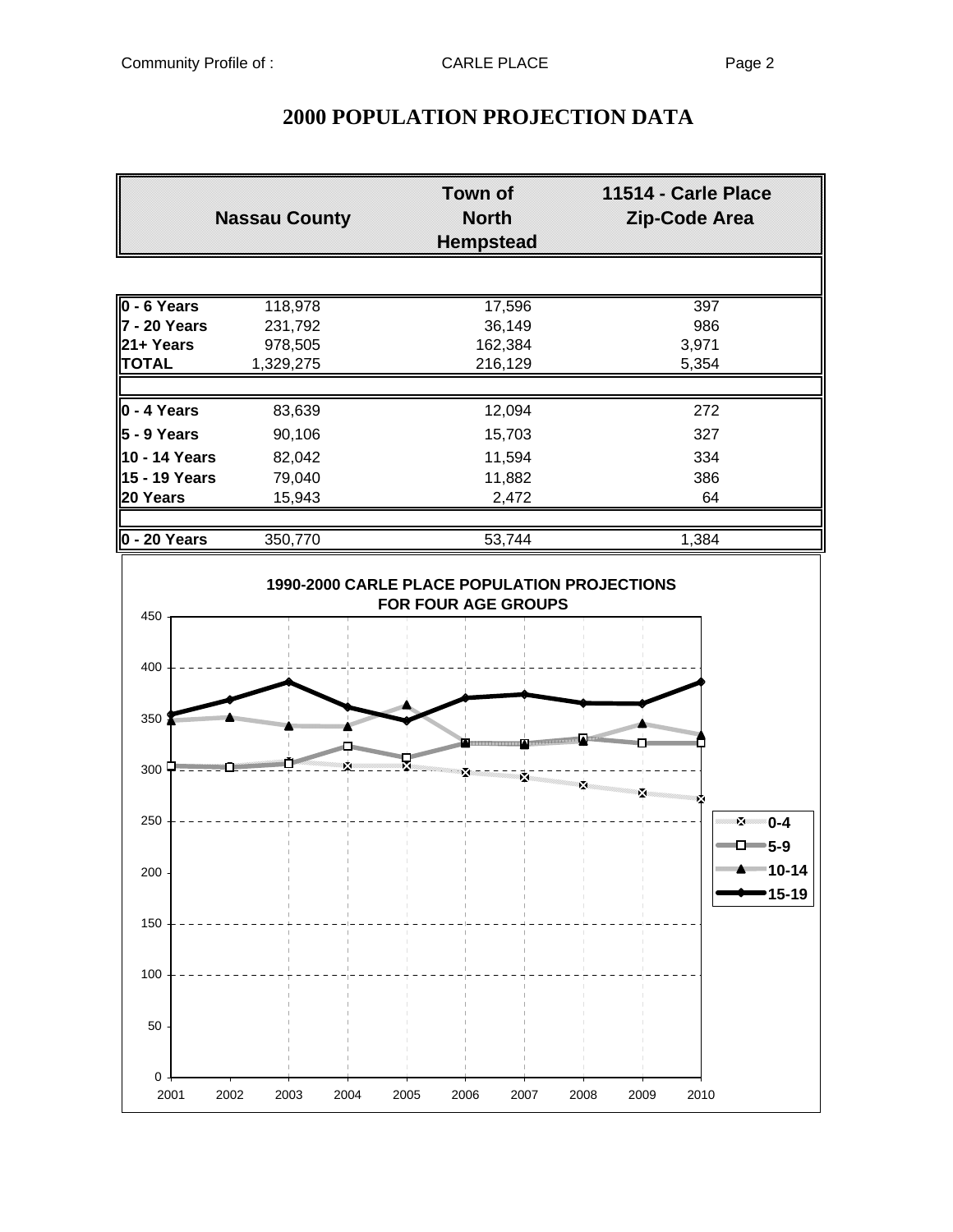|                                                                                                                   |                                                                                    | <b>TEMPORARY ASSISTANCE TO</b><br><b>NEEDY FAMILIES (Formerly AFDC)</b><br>(NUMBER OF INDIVIDUALS) |                     |
|-------------------------------------------------------------------------------------------------------------------|------------------------------------------------------------------------------------|----------------------------------------------------------------------------------------------------|---------------------|
|                                                                                                                   |                                                                                    |                                                                                                    |                     |
|                                                                                                                   |                                                                                    | Town of                                                                                            | 11514 - Carle Place |
| Year                                                                                                              | Nassau County                                                                      | North Hempstead                                                                                    | Zip-Code Area       |
| 1985                                                                                                              | 15,963                                                                             | 1,560                                                                                              | 13                  |
| 1986                                                                                                              | 15,337                                                                             | 1,468                                                                                              | 22                  |
| 1987                                                                                                              | 13,321                                                                             | 1,309                                                                                              | 12                  |
| 1988                                                                                                              | 12,410                                                                             | 1,314                                                                                              | 15                  |
| 1989                                                                                                              | 11,950                                                                             | 1,192                                                                                              | 15                  |
| 1990                                                                                                              | 12,607                                                                             | 1,294                                                                                              | 15                  |
| 1991                                                                                                              | 15,317                                                                             | 1,546                                                                                              | 15                  |
| 1992                                                                                                              | 16,528                                                                             | 1,674                                                                                              | 19                  |
| 1993                                                                                                              | 20,129                                                                             | 2,080                                                                                              | 30                  |
| 1994                                                                                                              | 20,622                                                                             | 2,207                                                                                              | 35                  |
| 1995                                                                                                              | 20,229                                                                             | 2,281                                                                                              | 35                  |
| 1996                                                                                                              | 17,800                                                                             | 1,960                                                                                              | 19                  |
| 1997                                                                                                              | 14,940                                                                             | 1,681                                                                                              | 16                  |
| 1998                                                                                                              | 12,706                                                                             | 1,397                                                                                              | 15                  |
| 1999                                                                                                              | 10,825                                                                             | 1,138                                                                                              | 15                  |
| 16.00<br>14.00<br>12.00<br>10.00<br>Rate Per 1,00<br>8.00<br>6.00<br>4.00<br>2.00<br>0.00<br>1987<br>1988<br>1989 | $\sigma^{\sigma}$<br><b>AND REPORT AND RESERVE</b><br>1990<br>1991<br>1992<br>1993 | <b>MARK AND</b><br>1994<br>1995<br>1996<br>1997                                                    | 1998                |
|                                                                                                                   | <b>El Nassau County</b>                                                            | <b>El North Hempstead Town</b>                                                                     | 1999<br>□16-20 y    |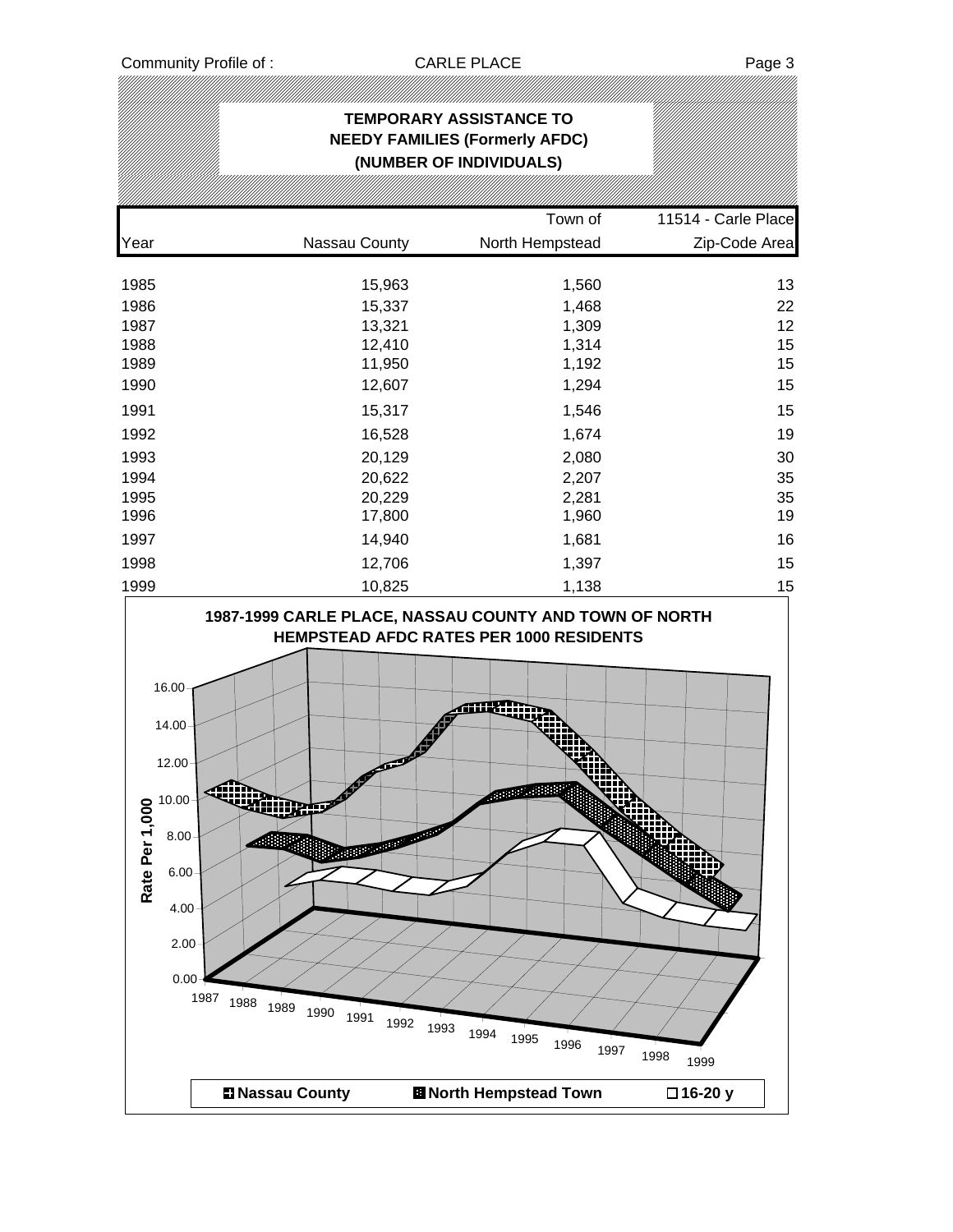#### **11514 ZIP-CODE AREA RESIDENT YOUTH OFFENSES**

|      |                | 7-15 Years Old     |               |                         |
|------|----------------|--------------------|---------------|-------------------------|
|      |                | <b>Station</b>     | Subjects of   |                         |
| Year | <b>Arrests</b> | <b>Adjustments</b> | Investigation | <b>Totals</b>           |
| 1990 | 0              | 7                  |               | 8                       |
| 1991 | 3              | 13                 | 3             | 19                      |
| 1992 | 6              | 8                  | 0             | 14                      |
| 1993 | 5              | 10                 | 0             | 15                      |
| 1994 |                | 9                  |               | 11                      |
| 1995 |                | 13                 | 4             | 18                      |
| 1996 | 7              | 10                 | 5             | 22                      |
| 1997 | $\overline{2}$ | 10                 | 3             | 15                      |
|      |                |                    |               |                         |
|      |                | 16-20 Years Old    |               |                         |
|      |                | <b>Subjects of</b> |               | <b>All Ages</b>         |
| Year | <b>Arrests</b> | Investigation      | <b>Totals</b> | <b>Total Incidents*</b> |
| 1990 |                | $\overline{2}$     | 9             | 17                      |
| 1991 | 4              | 4                  | 8             | 27                      |
| 1992 | 6              | 4                  | 10            | 24                      |
| 1993 | 6              | 0                  | 6             | 21                      |
| 1994 | 3              | 5                  | 8             | 19                      |
| 1995 | 3              | 8                  | 11            | 29                      |
| 1996 | 8              | 0                  | 8             | 30                      |



\* Total incidents include arrests, station adjustments & subjects of investigation for 1988 - 1995. Subjects were not available prior to 1988. Youth offense data does not include reports on convictions that followed some of these arrests.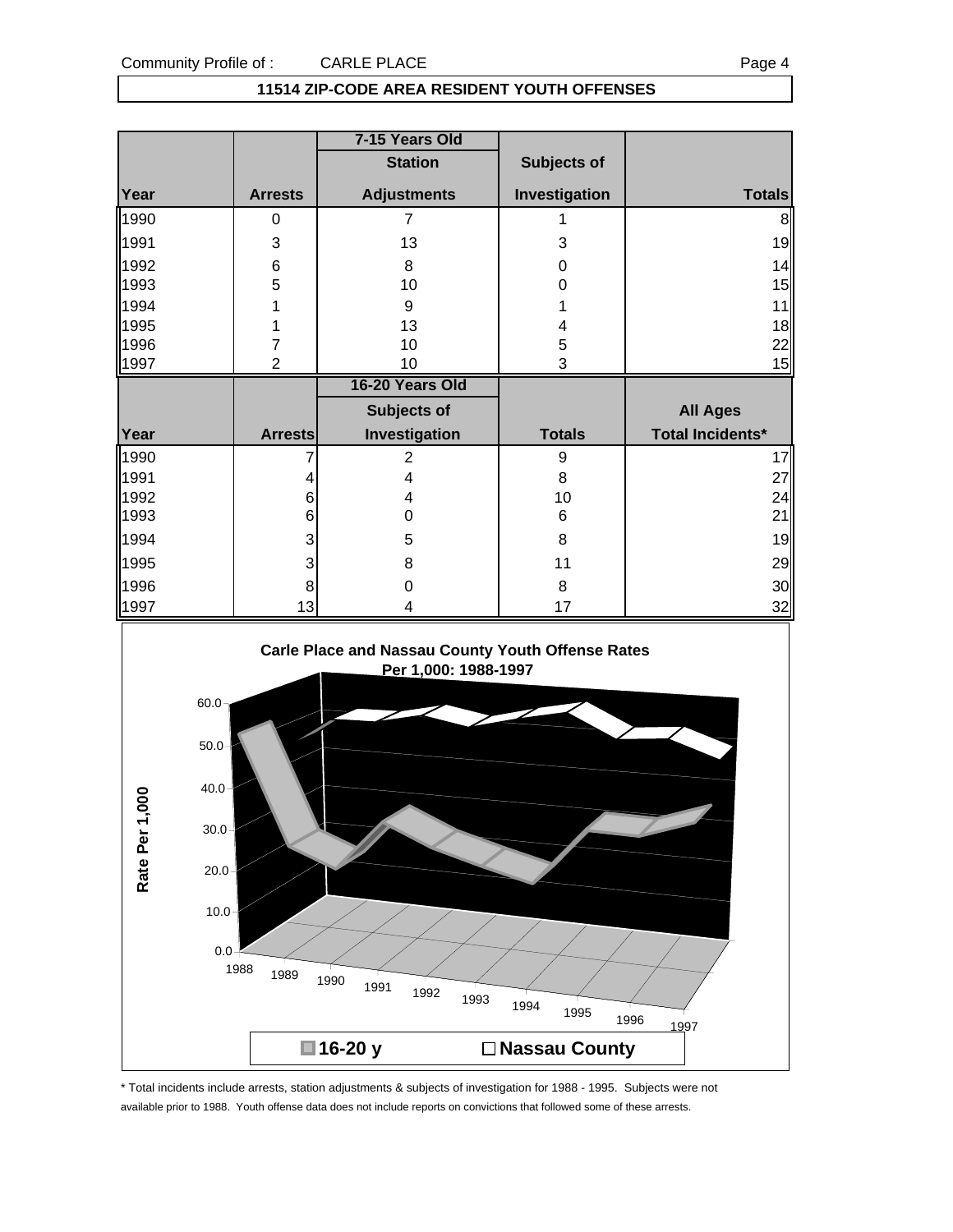Community Profile of : CARLE PLACE COMMUNITY Profile of :

|                                                                                                                            | 11514 ZIP-CODE AREA RESIDENT YOUTH OFFENSES                                        |                                  |                                             |                       |              |                                   |                |              |
|----------------------------------------------------------------------------------------------------------------------------|------------------------------------------------------------------------------------|----------------------------------|---------------------------------------------|-----------------------|--------------|-----------------------------------|----------------|--------------|
|                                                                                                                            | Youth Offense Rate Per 1000 Resident Youth<br>For Combined Offense Types and Total |                                  |                                             |                       |              |                                   |                |              |
|                                                                                                                            | Drug &                                                                             | <b>Violent &amp;</b>             |                                             |                       |              | <b>Criminal</b>                   |                |              |
| Year                                                                                                                       |                                                                                    | <b>Alcohol Threatening</b>       | <b>Property</b>                             | <b>Status</b>         | <b>Theft</b> | <b>Nonconf</b>                    | <b>Other</b>   | <b>Total</b> |
| 1990                                                                                                                       | 1.3                                                                                | 5.2                              | 5.2                                         | 0.0                   | 9.0          | 0.0                               | 0.0            | 22.0         |
| 1991                                                                                                                       | 2.5                                                                                | 3.8                              | 5.1                                         | 1.3                   | 6.4          | 7.6                               | 6.4            | 34.3         |
| 1992                                                                                                                       | 2.4                                                                                | 2.4                              | 6.1                                         | 7.3                   | 7.3          | 0.0                               | 3.7            | 29.4         |
| 1993                                                                                                                       | 5.0                                                                                | 1.3                              | 7.5                                         | 2.5                   | 8.8          | 0.0                               | 1.3            | 26.3         |
| 1994                                                                                                                       | 1.2                                                                                | 0.0                              | 3.7                                         | 6.2                   | 8.6          | 0.0                               | 3.7            | 23.4         |
| 1995                                                                                                                       | 3.8                                                                                | 2.5                              | 8.9                                         | 8.9                   | 8.9          | 0.0                               | 3.8            | 36.8         |
| 1996                                                                                                                       | 3.7                                                                                | 3.7                              | 3.7                                         | 2.4                   | 23.2         | 0.0                               | 0.0            | 36.6         |
| 1997                                                                                                                       | 2.5                                                                                | 6.4                              | 5.1                                         | 10.2                  | 11.5         | 1.3                               | 2.5            | 40.7         |
|                                                                                                                            |                                                                                    |                                  | <b>For Combined Offense Types and Total</b> | <b>Youth Offenses</b> |              |                                   |                |              |
|                                                                                                                            |                                                                                    |                                  |                                             |                       |              |                                   |                |              |
| Year                                                                                                                       | Drug &                                                                             | Violent &<br>Alcohol Threatening | <b>Property</b>                             | <b>Status</b>         | <b>Theft</b> | <b>Criminal</b><br><b>Nonconf</b> | Other          | <b>Total</b> |
| 1990                                                                                                                       |                                                                                    | 4                                | 4                                           | 0                     | 7            | 0                                 | 0              | 17           |
| 1991                                                                                                                       | 2                                                                                  | 3                                | 4                                           | 1                     | 5            | 6                                 | 5              | 27           |
| 1992                                                                                                                       | $\overline{2}$                                                                     | $\overline{2}$                   | 5                                           | 6                     | 6            | 0                                 | 3              | 24           |
| 1993                                                                                                                       | 4                                                                                  | 1                                | 6                                           | 2                     | 7            | 0                                 | 1              | 21           |
| 1994                                                                                                                       | 1                                                                                  | 0                                | 3                                           | 5                     | 7            | 0                                 | 3              | 19           |
| 1995                                                                                                                       | 3                                                                                  | $\overline{2}$                   | 7                                           | 7                     | 7            | 0                                 | 3              | 29           |
| 1996                                                                                                                       | 3                                                                                  | 3                                | 3                                           | $\overline{2}$        | 19           | 0                                 | 0              | 30           |
| 1997                                                                                                                       | $\overline{2}$                                                                     | 5                                | 4                                           | 8                     | 9            | 1                                 | $\overline{2}$ | 32           |
| 1990-1997 Violent & Threatening, and Drug & Alcohol Youth Offense<br>Rates in Carle Place and Nassau County<br>16.0<br>140 |                                                                                    |                                  |                                             |                       |              |                                   |                |              |

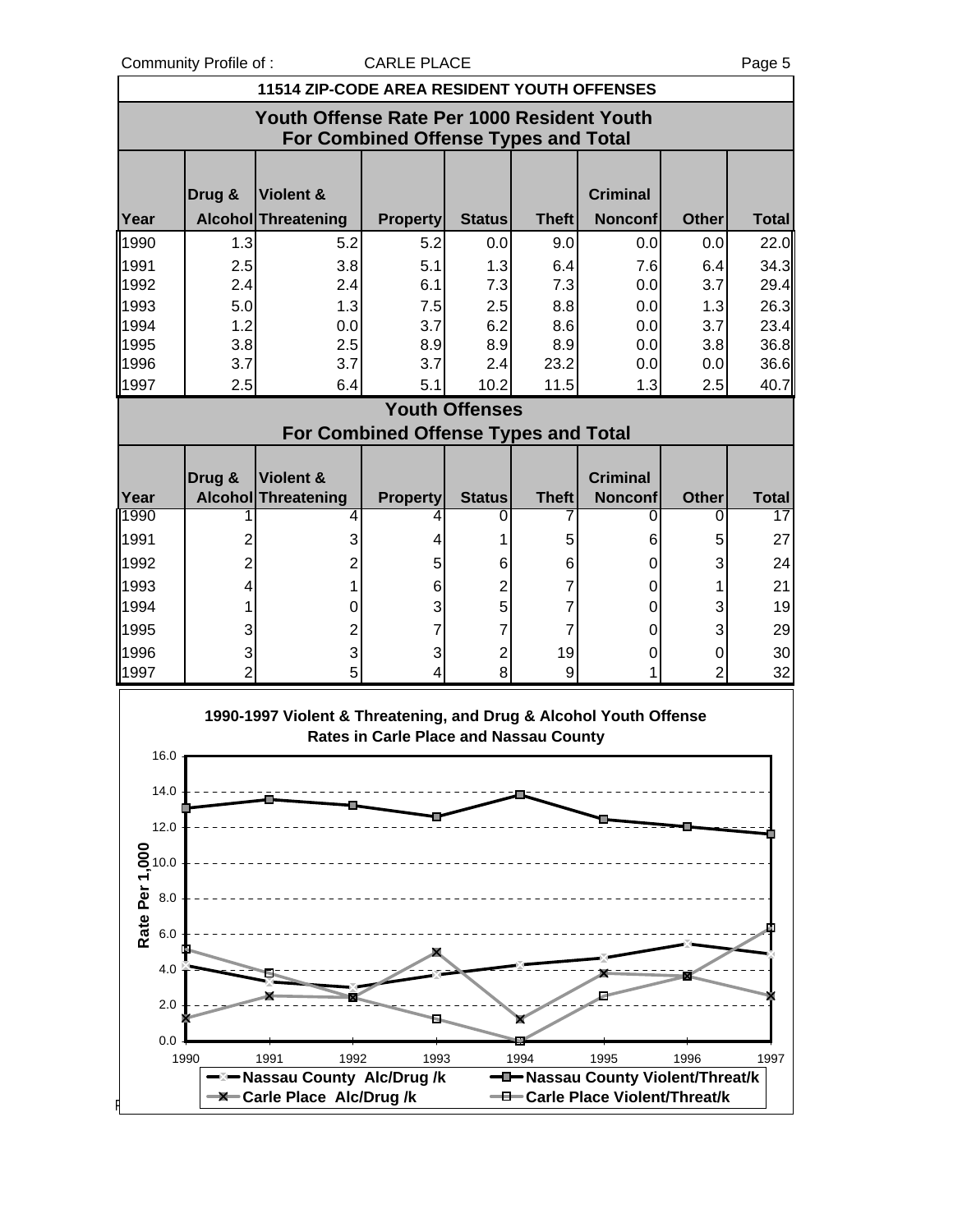

"Other" Communities: Glenwood Lndg, Baldwin, Bellmore, W Hempstead, E. Meadow, Glen Head, Elmont, Atlantic Beach, Hewlett, Inwood, Bayville, Malverne, Levittown, Roslyn, Seacliff, Syosset, Island Pk, Lynbrook,

Hicksville, Woodmere, Wantagh, Plainview, Bethpage, Oyster Bay, Albertson, Mass Pk, Woodbury, Bellerose,

Floral Pk, Garden City, Glen Cove, Great Nk, Greenvale, Long Beach, Other NYS, Masapequa, Merrick, Mineola, Farmingdale, Williston Pk, Oceanside, Lawrence, Pt Washington, Rockville Ctr, Roslyn Hts, and Valley Stream. Each comprises less than 2% of all Carle Place offenses.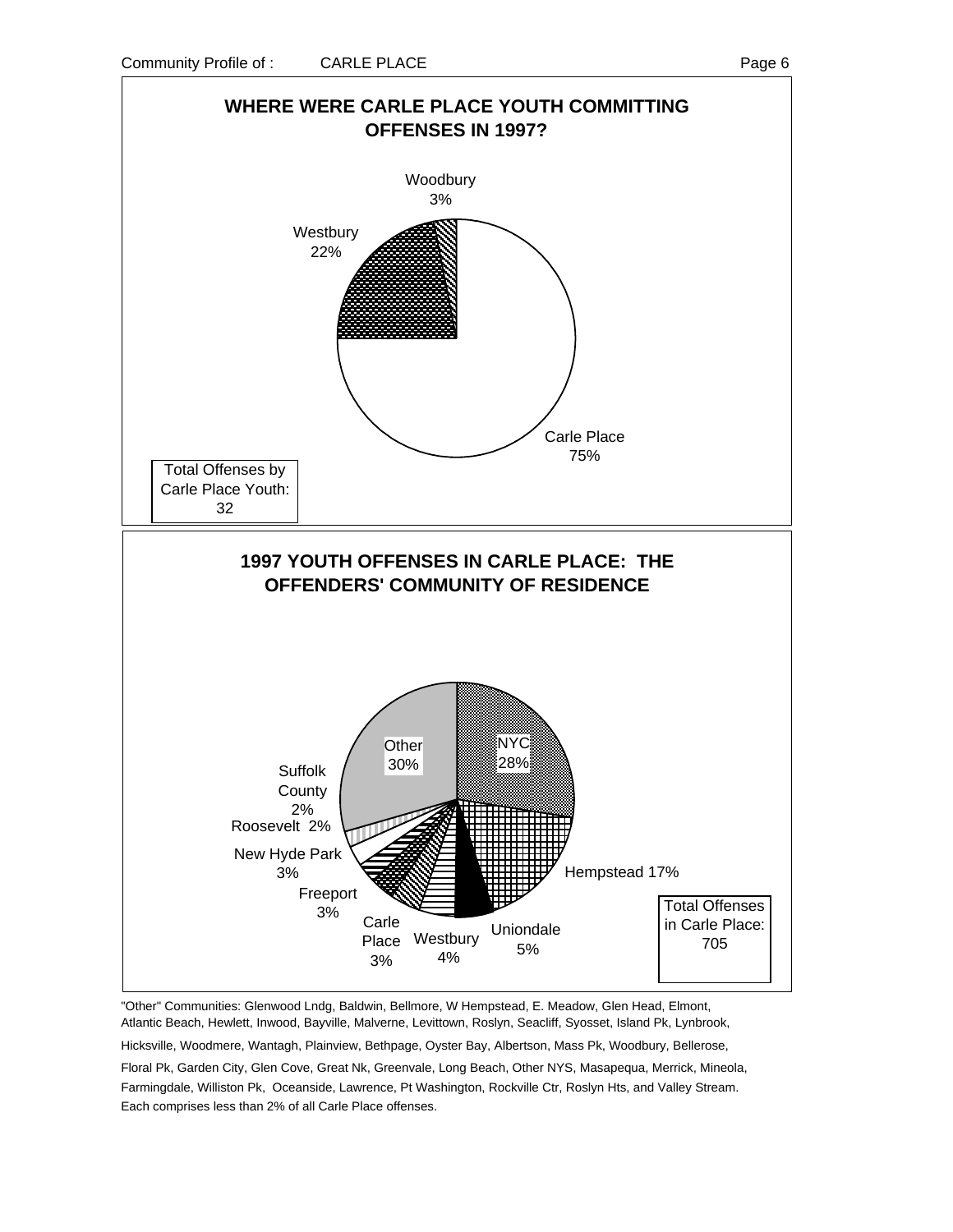|                      |                |                          |                          |                          |                            |                |                          | 1991-97 |
|----------------------|----------------|--------------------------|--------------------------|--------------------------|----------------------------|----------------|--------------------------|---------|
|                      |                |                          |                          |                          |                            |                |                          | Percent |
| Age                  | 1991           | 1992                     | 1993                     | 1994                     | 1995                       | 1996           | 1997                     | Change  |
| 10 Yr & Less         | 0              | $\Omega$                 | $\Omega$                 | $\overline{0}$           | $\Omega$                   | $\Omega$       | 0                        |         |
| %                    |                | 0.0%                     | 0.0%                     | 0.0%                     | 0.0%                       | 0.0%           | 0.0%                     |         |
| 11 to 12             | $\overline{0}$ | $\overline{\phantom{0}}$ | $\mathbf{1}$             | $\Omega$                 | $\Omega$                   | $\overline{0}$ | $\Omega$                 |         |
| $\frac{0}{0}$        |                | 0.0%                     | 50.0%                    | 0.0%                     | 0.0%                       | 0.0%           | 0.0%                     |         |
| 13                   | $\overline{0}$ | $\mathbf{1}$             | 1                        | $\mathbf 0$              | $\mathbf 0$                | $\Omega$       | $\mathbf 0$              |         |
| $\%$                 |                | 20.0%                    | 50.0%                    | 0.0%                     | 0.0%                       | 0.0%           | 0.0%                     |         |
| 14                   | $\overline{0}$ | $\overline{2}$           | $\mathbf 0$              | $\mathcal{P}$            | 6                          | $\mathbf{1}$   | 6                        |         |
| $\%$                 |                | 40.0%                    | 0.0%                     | 40.0%                    | 85.7%                      | 100.0%         | 75.0%                    |         |
| 15                   | 0              | 1                        | 0                        | 1                        | $\Omega$                   | $\Omega$       | $\Omega$                 |         |
| $\%$                 |                | 20.0%                    | 0.0%                     | 20.0%                    | 0.0%                       | 0.0%           | 0.0%                     |         |
| 16                   | $\overline{0}$ | $\overline{\phantom{1}}$ | $\overline{0}$           | $\overline{\phantom{a}}$ | $\overline{\phantom{1}}$ 1 | <u>ິດ</u>      | $\overline{\phantom{0}}$ |         |
| $\%$                 |                | 20.0%                    | 0.0%                     | 20.0%                    | 14.3%                      | 0.0%           | 25.0%                    |         |
| 17 <sub>1</sub>      | 0              | $\Omega$                 | 0                        | 1                        | $\Omega$                   | $\Omega$       | $\overline{0}$           |         |
| $\%$                 |                | 0.0%                     | 0.0%                     | 20.0%                    | 0.0%                       | 0.0%           | 0.0%                     |         |
| 18                   | $\mathbf{0}$   | $\overline{0}$           | $\overline{\phantom{0}}$ | $\mathbf{0}$             | $\mathbf 0$                | - 0            | $\mathbf{0}$             |         |
| $\frac{0}{0}$        |                | 0.0%                     | 0.0%                     | 0.0%                     | 0.0%                       | 0.0%           | 0.0%                     |         |
| 19 to 20             | 0              | $\mathbf 0$              | $\Omega$                 | $\Omega$                 | $\Omega$                   | $\Omega$       | $\Omega$                 |         |
| $\%$                 |                | 0.0%                     | 0.0%                     | 0.0%                     | 0.0%                       | 0.0%           | 0.0%                     |         |
| <b>Carle Place</b>   |                |                          |                          |                          |                            |                |                          |         |
| <b>Total</b>         | $\Omega$       | $\sqrt{5}$               | $\overline{2}$           | 5                        | $\overline{7}$             | 1              | 8                        |         |
| Rate Per 1,000       | 0.0            | 5.2                      | 2.1                      | 5.1                      | 7.2                        | 1.0            | 8.2                      |         |
| <b>Nassau County</b> |                |                          |                          |                          |                            |                |                          |         |
| Rate Per 1,000       | 5.19           | 6.63                     | 8.98                     | 8.68                     | 7.52                       | 7.23           | 7.30                     | 40.5%   |

#### **Resident Carle Place Runaway and Homeless Youth by Age Group**

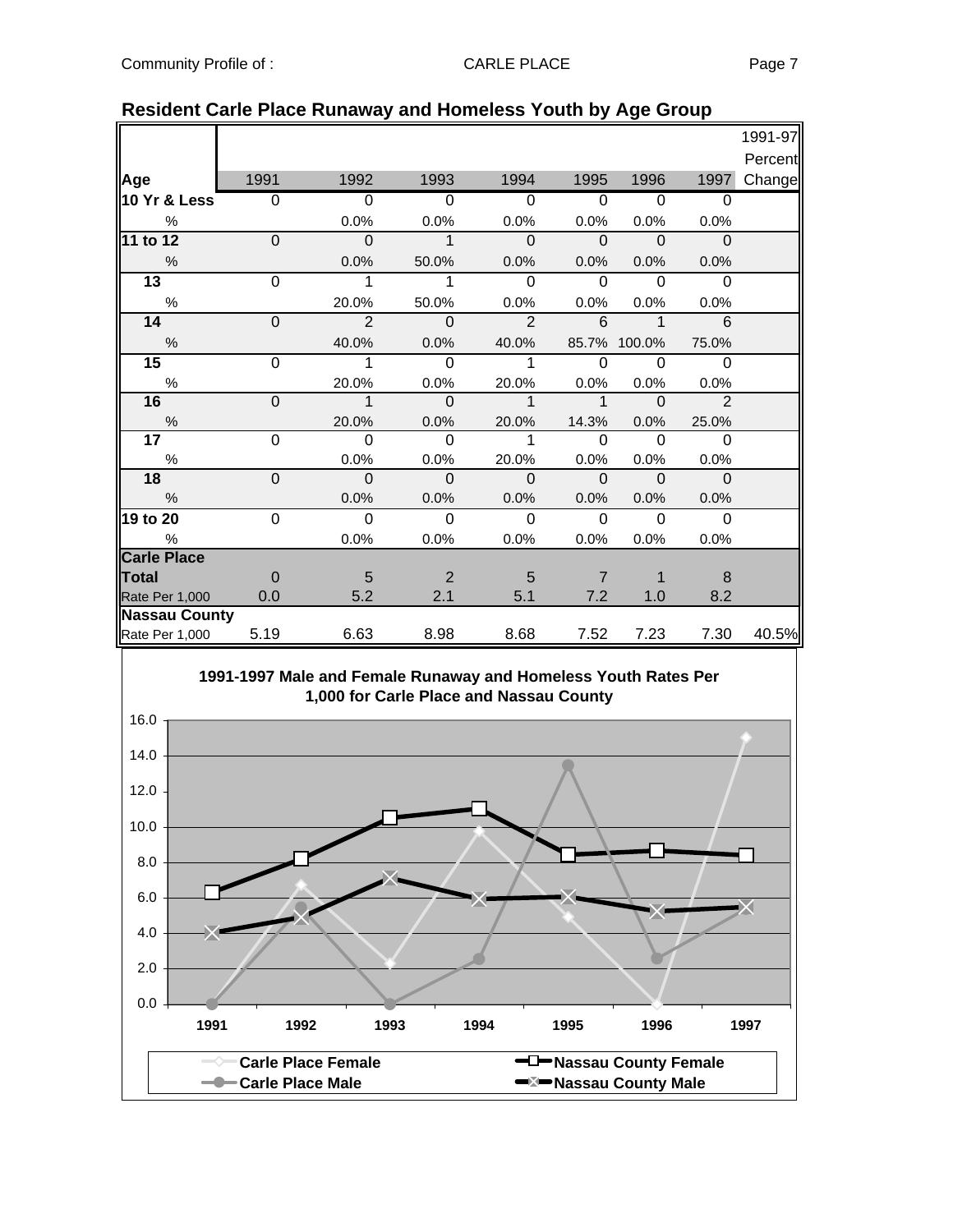Community Profile of : CARLE PLACE PLACE PLACE

### **PUBLIC SCHOOL ENROLLMENT IN CARLE PLACE UFSD**

|      | European          | African                                               |          | Asian    | Native   |               |       |
|------|-------------------|-------------------------------------------------------|----------|----------|----------|---------------|-------|
| Year | American          | American                                              | Latino   | American | American | Total         |       |
|      |                   |                                                       |          |          |          |               |       |
| 1987 | 1,322             | 10                                                    | 43       | 32       | 0        | 1,407         |       |
| 1988 | 1,280             | 6                                                     | 45       | 47       | 0        | 1,378         |       |
| 1989 | 1,267             | 10                                                    | 45       | 45       | 0        | 1,367         |       |
| 1990 | 1,241             | 14                                                    | 67       | 50       | 0        | 1,372         |       |
| 1991 | 1,265             | 12                                                    | 75       | 53       | 1        | 1,406         |       |
| 1992 | 1,268             | 11                                                    | 80       | 54       | 0        | 1,413         |       |
| 1993 | 1,274             | 21                                                    | 78       | 66       | 0        | 1,439         |       |
| 1994 | 1,304             | 16                                                    | 82       | 67       | 0        | 1,469         |       |
| 1995 | 1,299             | 17                                                    | 103      | 78       | 0        | 1,497         |       |
| 1996 | 1,306             | 26                                                    | 131      | 78       | 3        | 1,544         |       |
| 1997 | 1,278             | 12                                                    | 119      | 94       | 2        | 1,505         |       |
| 1998 | 1,284             | 12                                                    | 144      | 70       | 0        | 1,510         |       |
| 1999 | 1,283             | 14                                                    | 137      | 68       |          | 1,503         |       |
|      |                   | Net Change in School Enrollment Between 1987 and 1999 |          |          |          |               |       |
|      |                   | European                                              | African  |          | Asian    | <b>Native</b> |       |
|      | 1987-99           | American                                              | American | Latino   | American | American      | Total |
|      | Change in Number  | $-39$                                                 | 4        | 94       | 36       | 1             | 96    |
|      | Change as Percent | -3%                                                   | 40%      | 219%     | 113%     |               | 7%    |

|                   |         | Net Change in School Enrollment Between 1993 and 1999 |          |        |          |               |        |
|-------------------|---------|-------------------------------------------------------|----------|--------|----------|---------------|--------|
|                   |         | European                                              | African  |        | Asian    | <b>Native</b> |        |
|                   | 1993-99 | American                                              | American | Latino | American | American      | Γotall |
| Change in Number  |         |                                                       | -7       | 59     |          |               | 64     |
| Change as Percent |         | $1\%$                                                 | $-33\%$  | 76%    | 3%       |               | $4\%$  |



\* The 1993-99 change for Native Americans has been excluded from this chart because there were only ten enrolled in 1993. This policy is meant to avoid distorted percent comparisons among groups.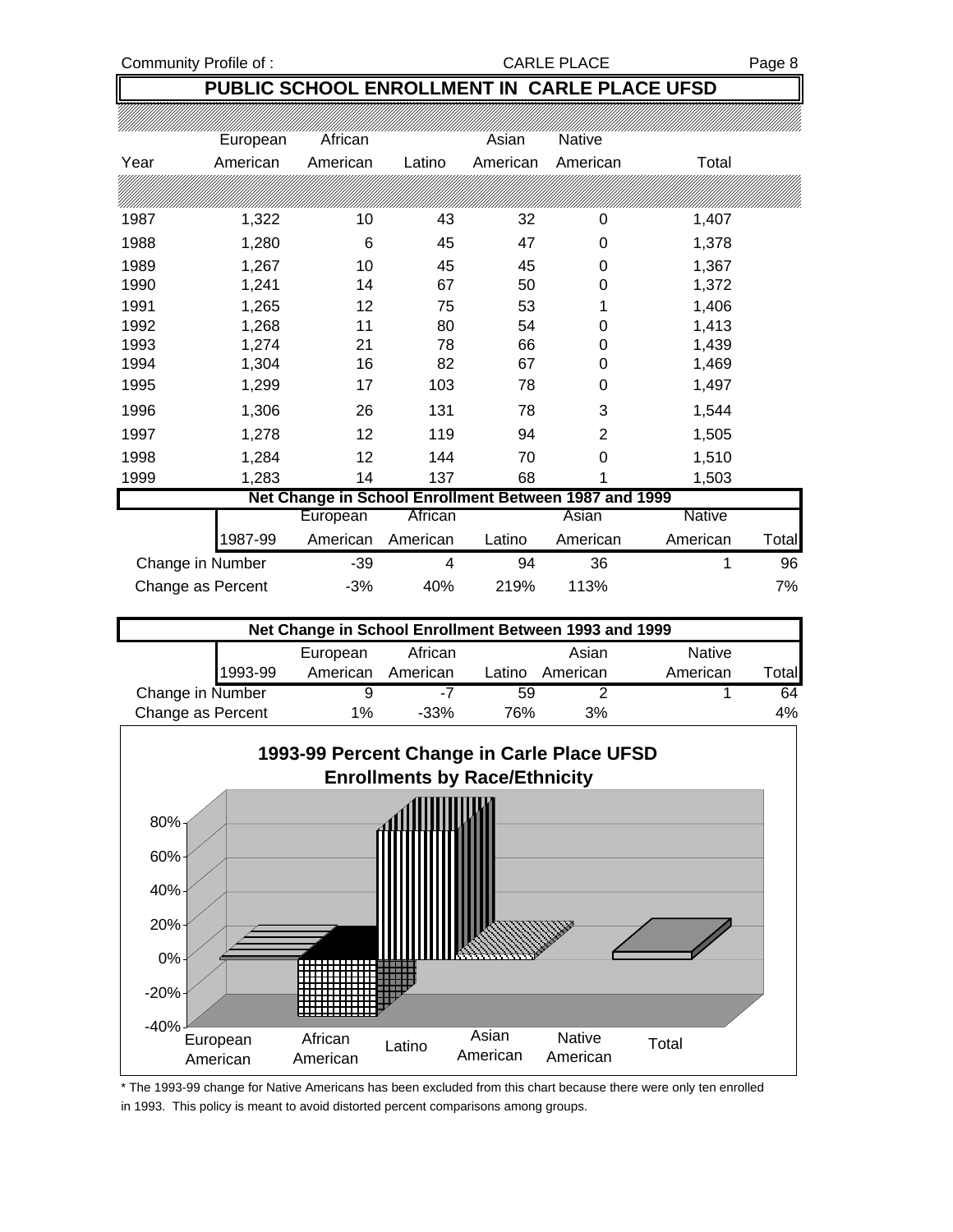### **REPORTED LIMITED ENGLISH PROFICIENT ENGLISH LANGUAGE LEARNERS (LEP/ELLs) IN CARLE PLACE UFSD\***

|                         |                                                                         |                         | Reported Number and Percent of LEP/ELL Students in Carle Place UFSD,<br>North Hempstead Town and Nassau County |                         |         |                         |  |  |  |  |  |
|-------------------------|-------------------------------------------------------------------------|-------------------------|----------------------------------------------------------------------------------------------------------------|-------------------------|---------|-------------------------|--|--|--|--|--|
|                         | <b>Carle Place UFSD</b><br>Town of N. Hempstead<br><b>Nassau County</b> |                         |                                                                                                                |                         |         |                         |  |  |  |  |  |
| Year                    | <b>Number</b>                                                           | <b>Percent of</b>       | <b>Number</b>                                                                                                  | <b>Percent of</b>       |         | Number Percent of       |  |  |  |  |  |
|                         |                                                                         | <b>Total Enrollment</b> |                                                                                                                | <b>Total Enrollment</b> |         | <b>Total Enrollment</b> |  |  |  |  |  |
| 1992                    | 90                                                                      | 6.4%                    | 1,628                                                                                                          | 6.2%                    | 6,044   | 3.5%                    |  |  |  |  |  |
| 1993                    | 89                                                                      | 6.2%                    | 1,771                                                                                                          | 6.7%                    | 6,963   | 4.0%                    |  |  |  |  |  |
| 1994                    | 100                                                                     | 6.8%                    | 1,822                                                                                                          | 6.7%                    | 7,492   | 4.2%                    |  |  |  |  |  |
| 1995                    | 84                                                                      | 5.6%                    | 1,714                                                                                                          | 6.2%                    | 7,823   | 4.3%                    |  |  |  |  |  |
| 1996                    | 118                                                                     | 7.6%                    | 1.941                                                                                                          | 7.0%                    | 8.276   | 4.5%                    |  |  |  |  |  |
| 1997                    | 113                                                                     | 7.5%                    | 2,013                                                                                                          | 7.1%                    | 9,219   | 4.9%                    |  |  |  |  |  |
| 1998                    | 102                                                                     | 6.8%                    | 1,848                                                                                                          | 6.4%                    | 9,353   | 4.8%                    |  |  |  |  |  |
| 1999                    | 111                                                                     | 7.4%                    | 2,115                                                                                                          | 7.3%                    | 10,077  | 5.1%                    |  |  |  |  |  |
| 1999 Total              |                                                                         |                         |                                                                                                                |                         |         |                         |  |  |  |  |  |
| Enrollment              | 1,503                                                                   |                         | 29,000                                                                                                         |                         | 195,804 |                         |  |  |  |  |  |
| 1992 - 1999<br>% Change | 23.3%                                                                   |                         | 29.9%                                                                                                          |                         | 66.7%   |                         |  |  |  |  |  |

\* In the 1998-1999 school year, there were 77 different languages spoken by students enrolled

in Nassau County public schools.



\*\* The annual number of reported LEP/ELLs enrollment is based upon the number of Limited English Proficient English Language Learners in the local district as reported on the State Education Department/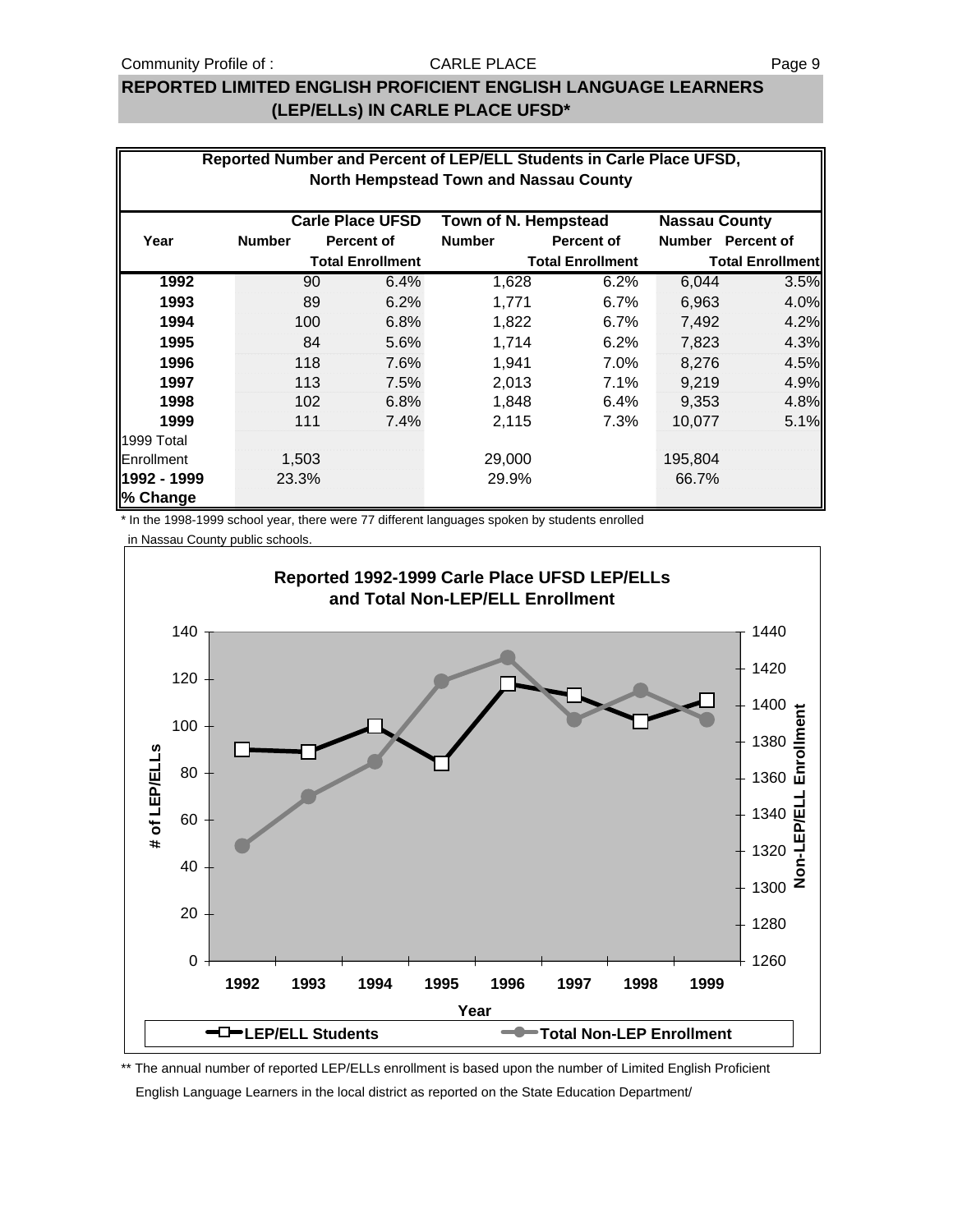Community Profile of : CARLE PLACE **PROFILLACE** Page 10

 **Dropout Percents in Carle Place, Town of North Hempstead, & Nassau County**

|      |                 |            |          |          | DROPOUT NUMBERS & PERCENTS OF HIGH SCHOOL ENROLLMENT* |          |
|------|-----------------|------------|----------|----------|-------------------------------------------------------|----------|
| Year | District-#      | District-% | Town-#** | Town-%** | County-#                                              | County-% |
|      |                 |            |          |          |                                                       |          |
| 1987 | $\overline{2}$  | 0.4        | 62       | 0.6      | 1284                                                  | 2.0      |
| 1988 | 7               | 1.6        | 90       | 0.9      | 1177                                                  | 2.0      |
| 1989 | 0               | 0.0        | 65       | 0.7      | 932                                                   | 1.7      |
| 1990 |                 | 0.2        | 63       | 0.7      | 759                                                   | 1.4      |
| 1991 | $\Omega$        | 0.0        | 84       | 0.9      | 613                                                   | 1.2      |
| 1992 |                 | 0.2        | 71       | 0.8      | 654                                                   | 1.2      |
| 1993 | 0               | 0.0        | 56       | 0.6      | 630                                                   | 1.2      |
| 1994 | $\Omega$        | 0.0        | 85       | 0.9      | 724                                                   | 1.4      |
| 1995 | 0               | 0.0        | 55       | 0.6      | 531                                                   | 1.0      |
| 1996 |                 | 0.2        | 42       | 0.4      | 477                                                   | 0.9      |
| 1997 | 3               | 0.7        | 41       | 0.4      | 479                                                   | 0.9      |
| 1998 | $6\phantom{1}6$ | 1.4        | 43       | 0.4      | 489                                                   | 0.9      |

\*Dropout Rate = Dropouts divided by 9-12 grade enrollment including ungraded secondary enrollment. A dropout is defined as any pupil who left school prior to graduation & did not enter another school or program leading to a GED.



\*\*Town data based on a weighted average of communities which are fully or partially located within town boundaries.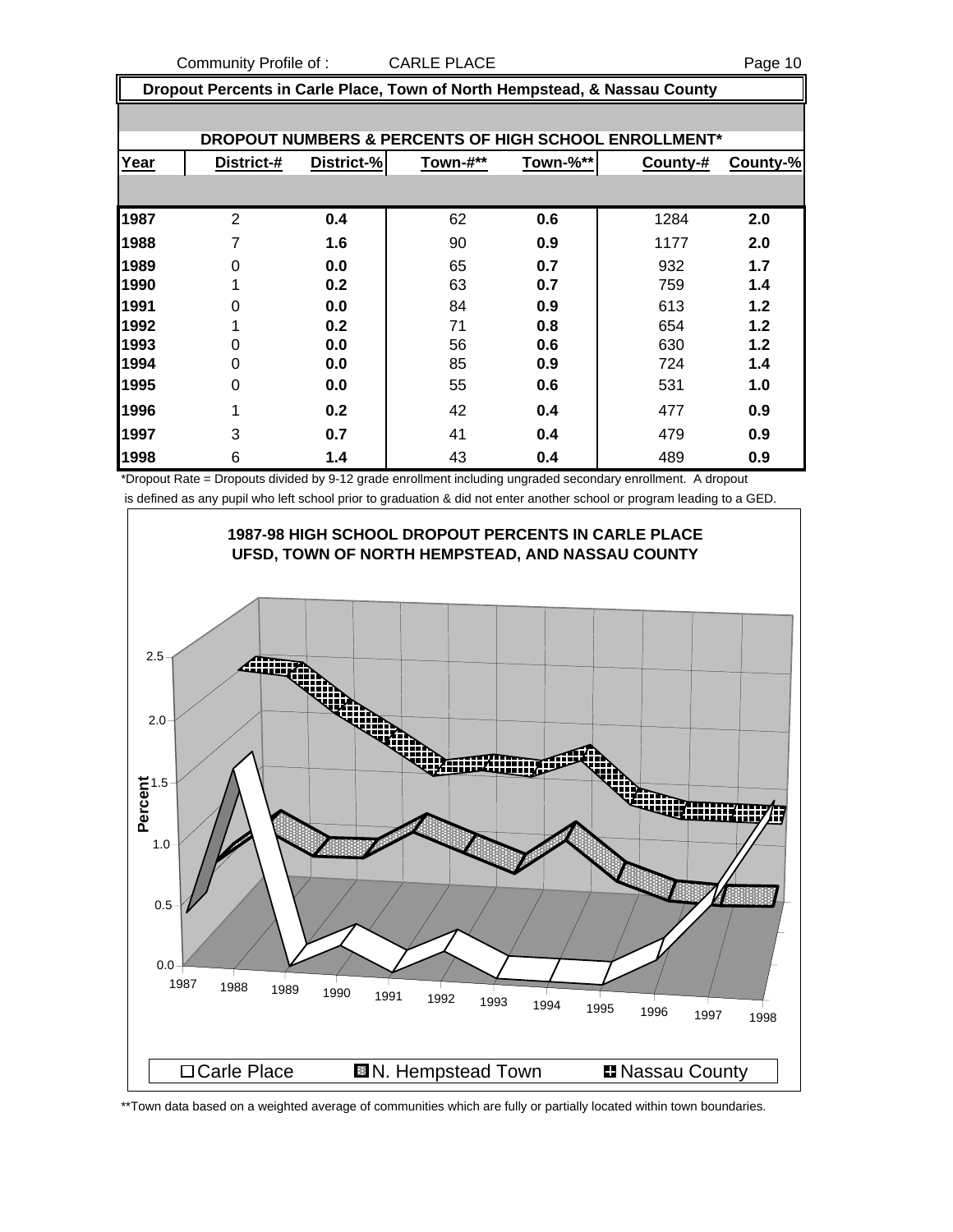|      |                    |           | Nassau County and New York State*    |                      |                       |           |
|------|--------------------|-----------|--------------------------------------|----------------------|-----------------------|-----------|
|      | <b>Carle Place</b> |           |                                      | <b>Nassau County</b> | <b>New York State</b> |           |
|      |                    | Fertility |                                      | Fertility            |                       | Fertility |
| Year | Births**           | Rate      | <b>Births</b>                        | Rate                 | <b>Births</b>         | Rate      |
| 1982 | 63                 | 52.4      | 14,342                               | 49.0                 | 246,889               | 59.6      |
| 1983 | 61                 | 51.4      | 14.541                               | 49.8                 | 248,222               | 59.6      |
| 1984 | 57                 | 49.0      | 14,758                               | 50.6                 | 250,436               | 59.9      |
| 1985 | 57                 | 49.7      | 15,247                               | 52.3                 | 258,826               | 61.6      |
| 1986 | 59                 | 51.8      | 15,567                               | 53.5                 | 263,045               | 62.3      |
| 1987 | 65                 | 57.9      | 16.504                               | 56.8                 | 271,355               | 64.0      |
| 1988 | 69                 | 62.0      | 17,072                               | 58.8                 | 279,976               | 65.8      |
| 1989 | 70                 | 64.2      | 17,700                               | 61.1                 | 290,528               | 67.9      |
| 1990 | 70                 | 65.1      | 18,180                               | 62.8                 | 297,468               | 69.3      |
| 1991 | 65                 | 59.6      | 17,864                               | 62.2                 | 292,523               | 68.1      |
| 1992 | 65                 | 58.7      | 18,065                               | 63.3                 | 287,531               | 67.2      |
| 1993 | 61                 | 54.5      | 17,931                               | 63.2                 | 282,377               | 66.3      |
| 1994 | 62                 | 55.9      | 17,903                               | 64.6                 | 277,945               | 65.6      |
| 1995 | 60                 | 53.7      | 18,084                               | 66.0                 | 271,042               | 64.3      |
| 1996 | 60                 | 54.5      | 17,722                               | 63.8                 | 263,611               | 63.0      |
| 1997 | 59                 | 54.6      | 17,100                               | 62.0                 | 256,976               | 61.8      |
|      |                    |           | 1982 - 1997 Carle Place Total Births |                      |                       |           |
| 80   |                    |           |                                      |                      |                       |           |





\* Fertility rate based on live births per 1,000 female population 15-44. Data for 1990-97 reflect zip code boundaries. Data for prior years reflect the local community as comprised by census tracts.

\*\* The number of births to mothers in the Carle Place area is a three year "running" average for all years.

Source: Nassau County & New York State Departments of Health.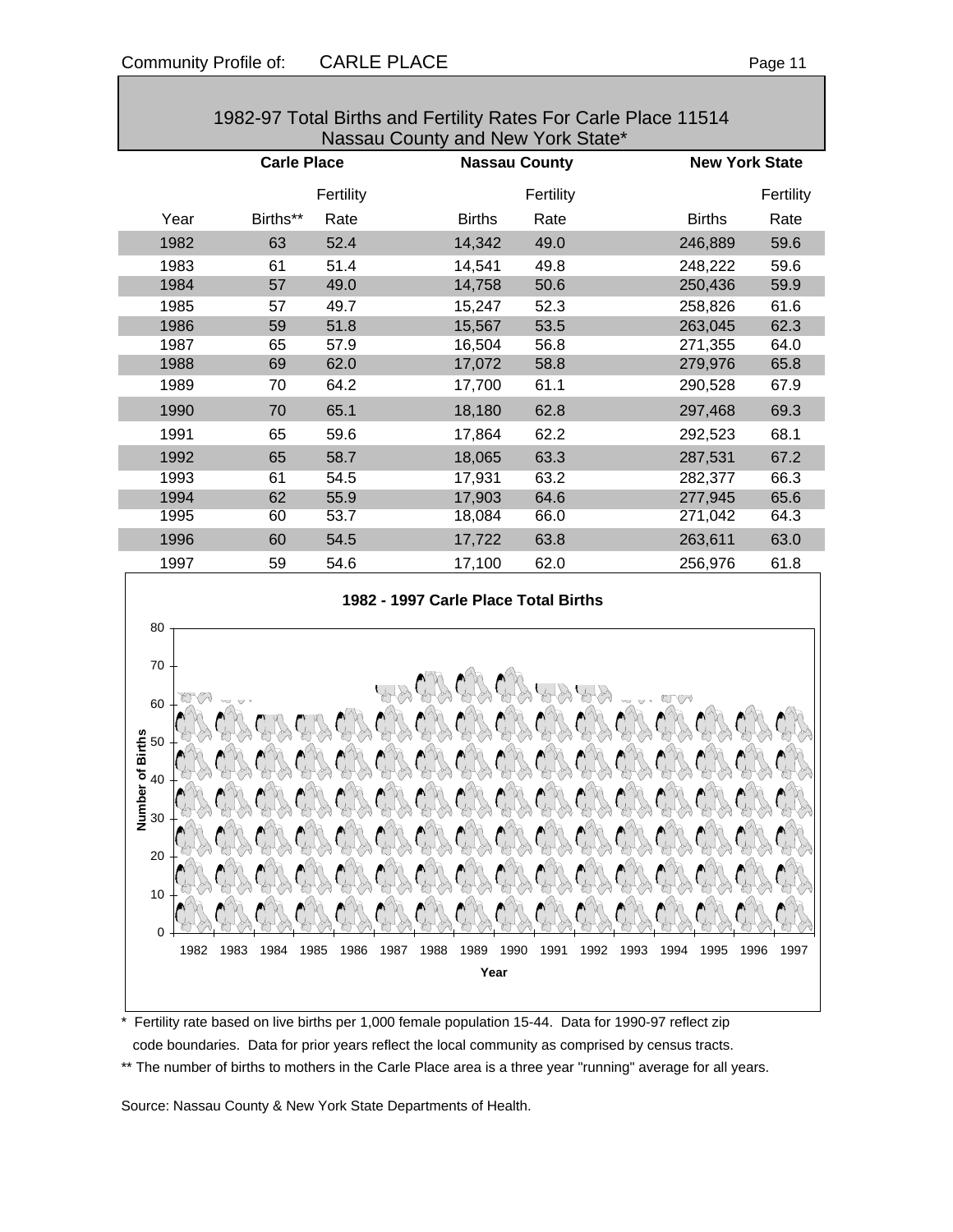| 1984-97 Births To Teen Mothers and Fertility Rates         |
|------------------------------------------------------------|
| For Carle Place 11514*, Nassau County and New York State** |

|      | <b>Carle Place</b><br>Fertility<br>Teen |      |               | <b>Nassau County</b><br>Fertility |               | <b>New York State</b><br>Fertility |  |
|------|-----------------------------------------|------|---------------|-----------------------------------|---------------|------------------------------------|--|
| Year | Births***                               | Rate | <b>Births</b> | Rate                              | <b>Births</b> | Rate                               |  |
| 1984 | $\Omega$                                | 0.0  | 668           | 12.2                              | 25,658        | 35.7                               |  |
| 1985 | 0                                       | 0.0  | 711           | 13.4                              | 25,470        | 36.4                               |  |
| 1986 | $\mathbf 0$                             | 2.0  | 685           | 13.4                              | 25,134        | 37.0                               |  |
| 1987 | 1                                       | 4.1  | 677           | 13.8                              | 25,080        | 38.0                               |  |
| 1988 | $\mathbf{1}$                            | 6.3  | 663           | 14.1                              | 25,861        | 40.3                               |  |
| 1989 |                                         | 8.7  | 679           | 15.0                              | 26,593        | 42.7                               |  |
| 1990 |                                         | 9.0  | 674           | 15.6                              | 26,553        | 44.0                               |  |
| 1991 | 1                                       | 7.6  | 672           | 16.0                              | 26,216        | 44.1                               |  |
| 1992 | 1                                       | 6.9  | 629           | 15.1                              | 25,330        | 43.4                               |  |
| 1993 | 1                                       | 6.7  | 700           | 18.4                              | 25,515        | 44.3                               |  |
| 1994 | $\mathbf 1$                             | 5.6  | 682           | 18.2                              | 25,852        | 45.3                               |  |
| 1995 |                                         | 4.2  | 668           | 18.0                              | 24,805        | 43.6                               |  |
| 1996 | $\Omega$                                | 1.9  | 637           | 15.8                              | 23,864        | 41.8                               |  |
| 1997 | 0                                       | 2.2  | 561           | 13.9                              | 22,185        | 38.5                               |  |

\*\*\* In some of the years above, a teen fertility rate is greater than 0 when teen births are 0. This is possible because teen births are presented as a 3 year average and the actual teen birth number is between 0 and .5



\* The number of birth to teen mothers in the Carle Place area is a three year "running" average for all years.

\*\* Fertility rate based on live births per 1,000 female population 15-19. Data for 1990-97 reflect zip code boundaries. Data for prior years reflect the local community as comprised by census tracts. Source: Nassau County & New York State Departments of Health.